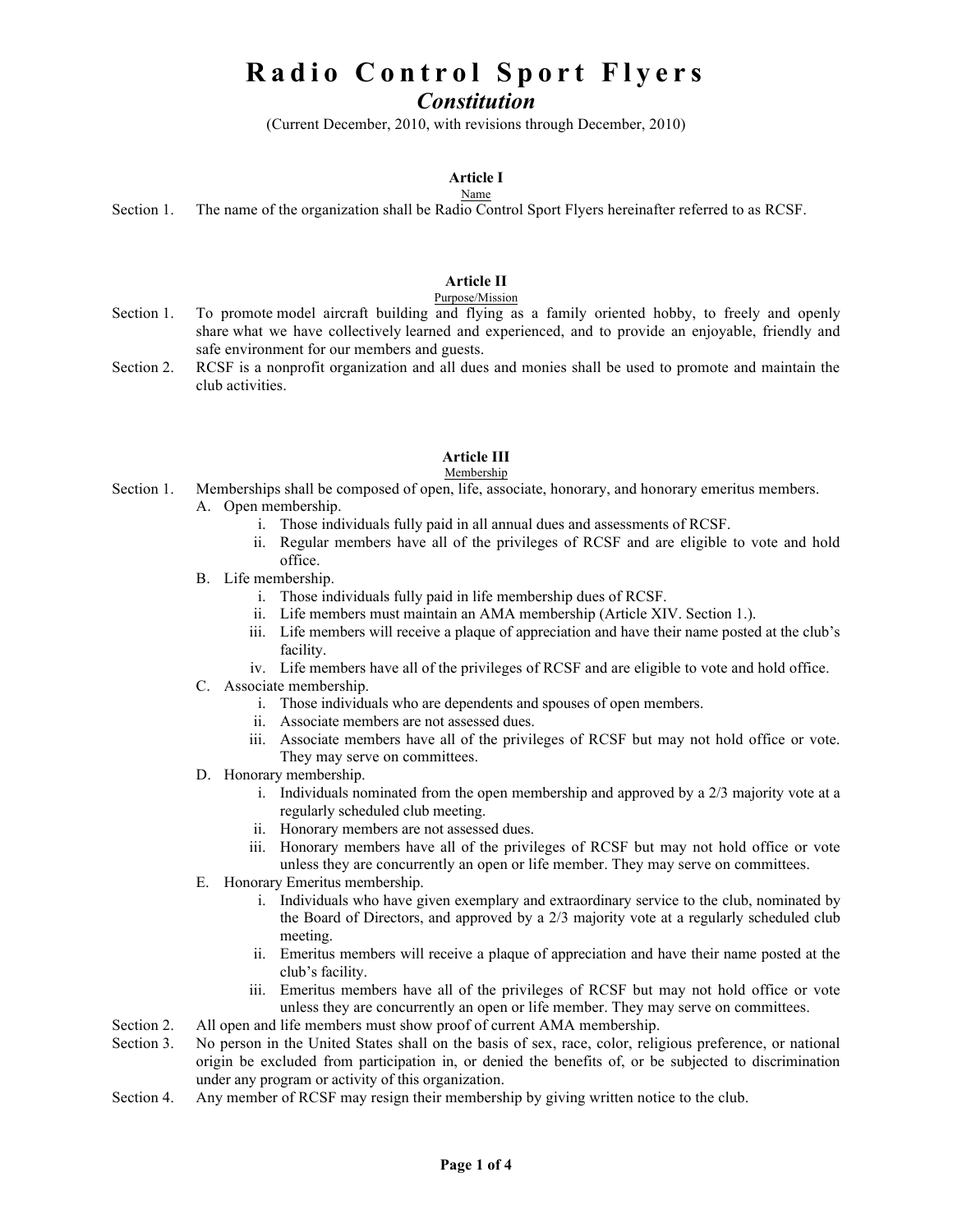# **Article IV**

#### **Officers**

- Section 1. The officers shall consist of President, Vice-President, Secretary, Treasurer and Newsletter Editor.
- Section 2. Officers shall be elected for a one year term starting January 1. Nominations shall be made at the November meeting and elections held at the December meeting. A minimum of six months membership is required before a member can serve as an elected officer. Election shall be by written ballot when there are multiple candidates for an office. A voice vote is allowed when only one candidate for an office.

### **Article V**

### Duties

- Section 1. The president shall preside over all meetings and shall conduct same in a reasonable parliamentary manner. He shall be spokesman for RCSF in all matters pertaining to it.
- Section 2. The vice-president shall assist the president and, as requested, shall guide and assist in all committee activities. The vice-president shall take over the duties of the president if the president is not present or is unable to perform their duties. If the president vacates that office for any reason the vicepresident shall then assume the office of president for the remainder of the current term.
- Section 3. The secretary shall record the minutes of each meeting and handle all necessary club correspondence.
- Section 4. The treasurer shall collect all monies due RCSF and make distribution authorized by the membership. The treasurer shall give a detailed account of financial transactions at each regular club meeting.
- Section 5. The newsletter editor is responsible for gathering information from the officers and members about club business and activities and for supplying our sponsors with advertising space. The newsletter editor will be responsible for printing and mailing the newsletter.
- Section 6. If, for any reason, the president and vice-president are not present at a regularly scheduled meeting, the meeting will be presided over by an elected officer in the following order; secretary, treasurer and the newsletter editor. If none of the elected officers are present, a meeting cannot be conducted.

### **Article VI**

### Board of Directors

- Section 1. The RCSF will have a Board of Directors consisting of ten members, the present elected officers along with the president, vice-president, secretary, treasurer and newsletter editor of the immediate past administration.
	- A. In the event any or all of the past officers are not current members or refuse to serve on the Board of Directors, the present slate of officers can appoint new directors, who have been members for at least 6 months, to fill any vacancies.
	- B. (Added January, 2003) If the current and past elected officers do not constitute ten members, the present slate of officers can appoint sufficient members to meet the required ten members. New directors must have been members for at least 6 months.
- Section 2. The board serves as directed by the current president and as a nominating committee for club officers.
- Section 3. This board will be the arbiter as to questions concerning the intent of the meaning and interpretation of the constitution and rules of the club. Its decision shall be final and binding.
- Section 4. The management of the affairs of the RCSF shall be vested in the Board of Directors who shall have the authority to establish and administer its policies. Official decisions may be made by a two-thirds majority mail vote or by a quorum at a Board of Director meeting. A quorum shall consist of at least 50% of the current Board members. Official decisions shall be consistent with the stated purposes and objectives of the RCSF as set forth in its Constitution and, where that Constitution is not specific, vested in the sound discretion of the Board of Directors.
- Section 5. If, for any reason, the current board of officers cannot or will not fulfill their responsibilities, the remaining members of the board of directors, with unanimous agreement, will appoint a new board of officers to complete the current year.
- Section 6. The Board of Directors shall be responsible for checking all financial and other records to be sure they are handled properly.

### **Article VII**

### **Vacancies**

Section 1. Vacancies in the elected offices shall be filled by a special election at the first regular meeting after the vacancy occurs, except as provided in Article V, Section 2.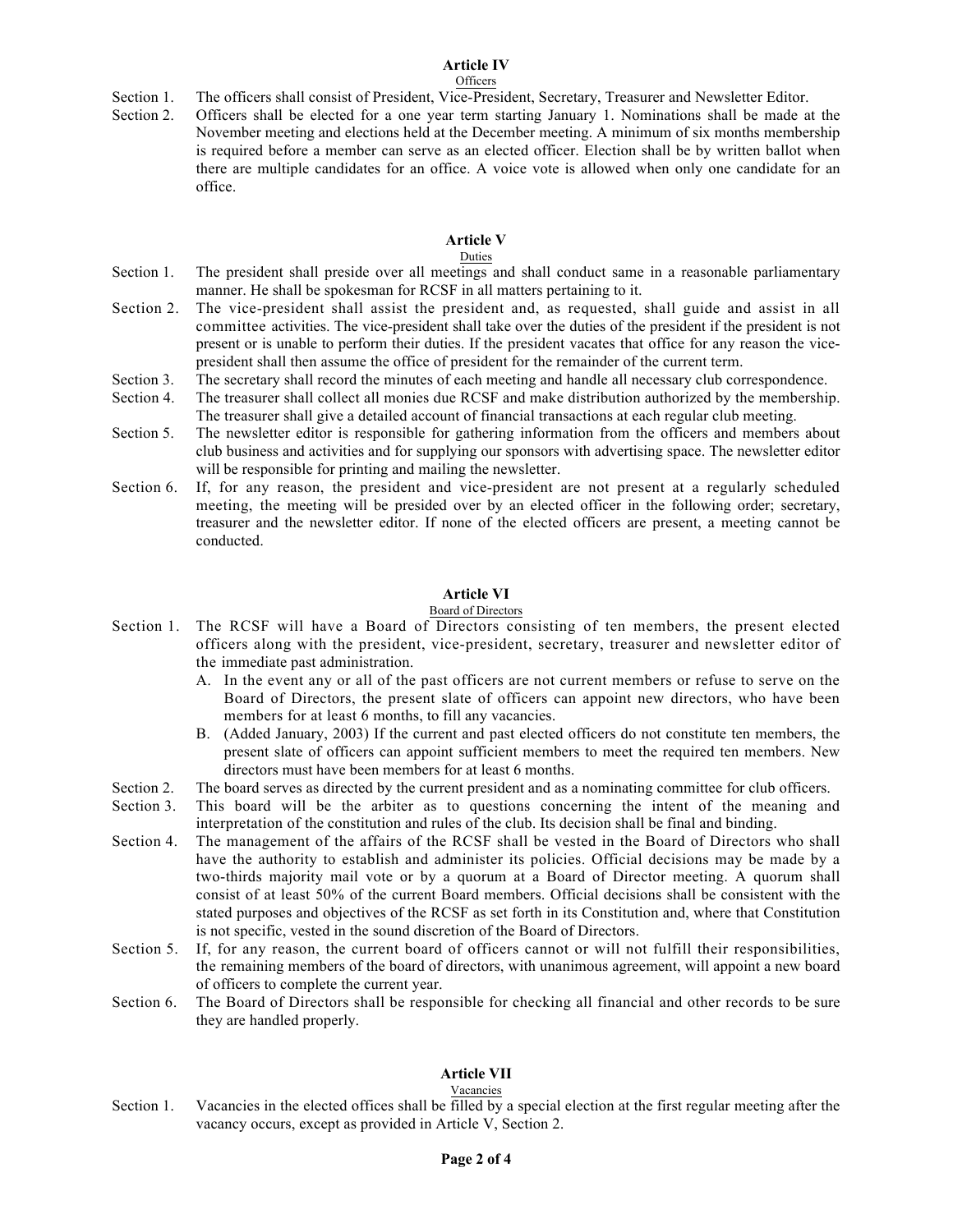### **Article VIII**

#### Meetings

Section 1. Business meetings will be scheduled monthly at a time and place agreeable to the membership.

# **Article IX**

### Voting

- Section 1. All voting issues subject to a membership vote must be passed by a simple majority of all members present, except amendments to the constitution, as outlined in Article XI; assessments/dues, as outlined in Article XII, Section 2; expulsion, as outlined in Article XIV; and dissolution, as outlined in Article XVI.
- Section 2. Written absentee ballots are acceptable.
- Section 3. Associate, honorary and honorary emeritus members have no voting privileges.
- Section 4. The secretary insures voting is by members in good standing.

#### **Article X Committees**

Section 1. Committees shall be named by the president to serve on special projects. Standing committees shall be terminated on December 31 of each year. Special committees shall serve until terminated by the president.

#### **Article XI** Amendments

Section 1. Amendments may be added to the constitution at any regular club meeting. After proposal to amend the constitution it will be voted on at the next regular scheduled meeting allowing time for proper notification of the membership. A two-thirds affirmative vote of the ballots cast at the meeting is required to pass the proposal. Written absentee vote is acceptable.

### **Article XII**

### Assessment dues

- Section 1. Annual dues for open membership of \$30 are payable at the November Meeting. Members delinquent as of January 1 will be dropped from the RCSF rolls. Dues for open membership will be reduced to \$15 after August 31. Honorary, associate, and honorary emeritus members pay no dues. Reinstatement in RCSF will be the same as any new member.
- Section 2. Life Members pay one-time dues of \$600 and are not assessed annual dues.
- Section 3. All open and life members shall be responsible for any assessment approved by an affirmative vote of two thirds of the members present. The vote is to be taken at a regular club meeting after official notice to the membership of said assessment. Members shall be considered delinquent if the assessment is not paid within 60 days of notice and will be dropped from the RCSF rolls.
- Section 4. The Treasurer is authorized to make disbursements up to and including \$50.00. Disbursements in excess of \$50.00 require the approval of 2 officers. Disbursements in excess of \$150.00 require approval of the club.

### **Article XIII**

### RCSF Official Publication

Section 1. The "RC Sportflyer" newsletter is the official publication of the RCSF and will be used to officially notify the membership of the items requiring such notice.

### **Article XIV**

# Expulsion

### (Added January, 2003)

- Section 1. If any member ceases to have the qualifications necessary for membership in the AMA, their membership in the club shall thereby terminate, subject to reinstatement upon restoration of eligibility.
- Section 2. This portion provides for enforcement of the Safety Rules that are related to flying activities. Any other unacceptable behavior by an individual member or members, as defined by the Board of Directors, become the responsibility of the Board of Directors if, in the Board of Directors determination, such individual willfully commits any act or omission which is a violation of any of the terms of this Constitution, or the rules of AMA, or which is detrimental to the club, the AMA, or to model aviation.
- Section 3. Any member who is expelled from membership may be reinstalled to membership only by a two-thirds majority secret vote of the members present at any regular club meeting.
- Section 4. The Board of Directors shall have the discretionary authority to provide for and impose disciplinary action for such acts or omissions, which do not justify expulsion from membership.